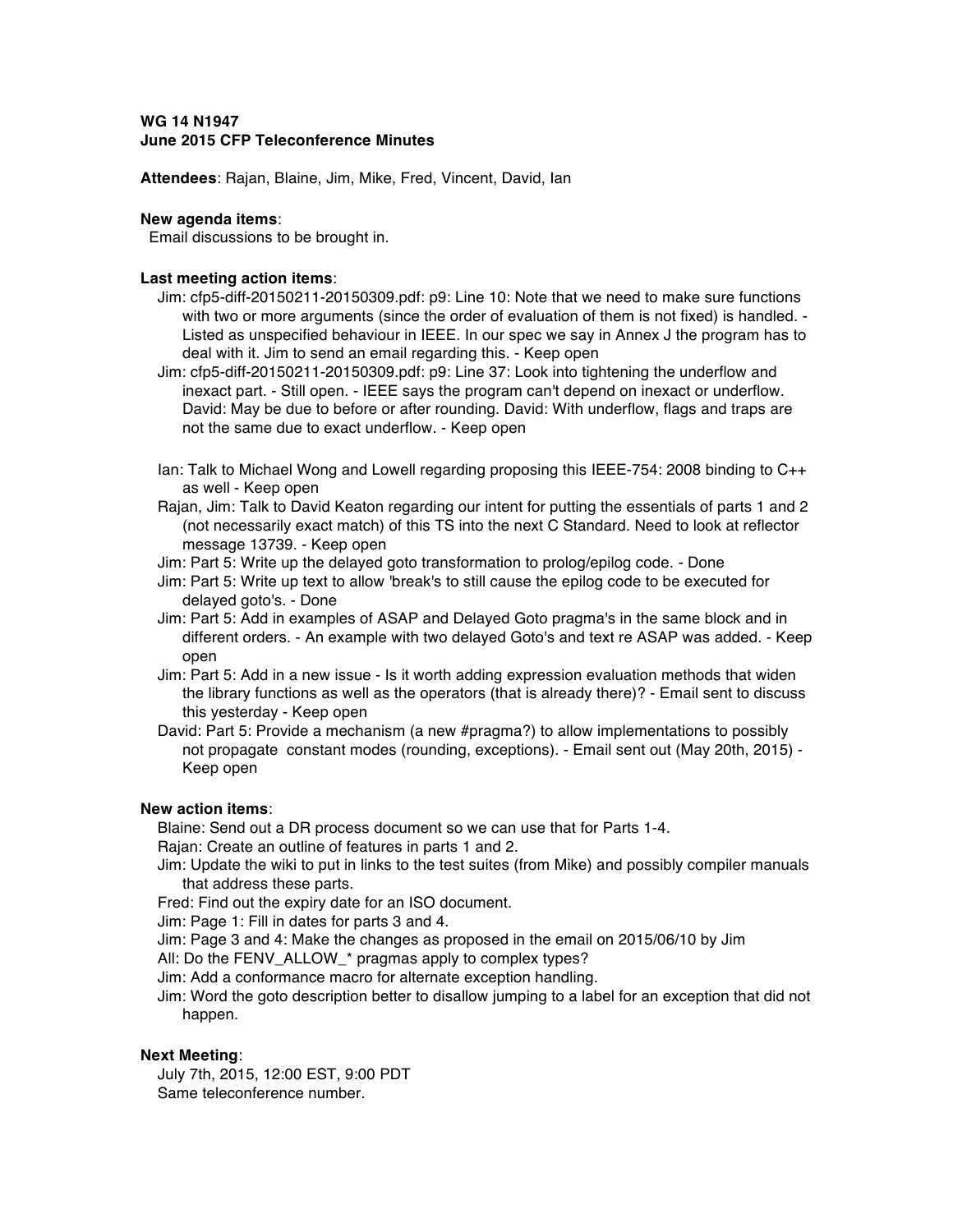#### **Discussion**:

Part 1: Published.

Part 2: 2nd edition has been published.

- Part 3: Final drafts have been sent to INCITS and should be sent to ISO soon. Estimating July 1st publication.
- Part 4: Final drafts have been sent to INCITS and should be sent to ISO soon. Estimating July 1st publication.

\*ToDo: Blaine: Send out a DR process document so we can use that for Parts 1-4.

Incorporating the TS into the C standard (see Joseph Myers email on 2015/05/21): IBM doesn't have Part 2 complete (no constant rounding modes for example). GCC is mostly library for part 1.

- We need an inventory of the features in part 1 and 2 and have implementers check off what they have.
- \*ToDo: Rajan: Create an outline of features in parts 1 and 2.

Is there a comprehensive test suite for this?

Mike has some test suites available on his website.

Fred has coverage for most of it.

\*ToDo: Jim: Update the wiki to put in links to the test suites (from Mike) and possibly compiler manuals that address these parts.

Status of IEEE 754-2008:

Upcoming for renewal.

Use Mike's errata sheet and have that be a revision.

Mike: The items don't justify the full process.

Ian: Add in relative error for an add for example in a portable way. Perhaps a correctly rounded dot product, complete arithmetic, exact dot product, etc. 0 \* Inf if Inf came from an overflow, should give 0 instead of NaN.

David: Re: Inf \* 0: Not used much (already implemented on sparc)

Still looking for someone to chair this group.

Expiring is unlikely. A number of people have volunteered to be a part of the committee. \*ToDo: Fred: What is the expiry date for an ISO document?

Part 5: Various emails + http://wiki.edg.com/twiki/pub/CFP/WebHome/cfp5-20150608.pdf \*ToDo: Jim: Page 1: Fill in dates for parts 3 and 4.

Re email on 2015/06/10 by Jim: action item on expression evaluation methods and math functions

The eval method can change value now (if it sees a pragma).

Consensus is to adopt the changes as proposed in the email.

\*ToDo: Jim: Page 3 and 4: Make the changes as proposed in the email on 2015/06/10 by Jim

Page 7:

Should there be a shorthand for the list of operations?

Doing it would be a large editorial change and likely not easier to read by anyone.

Fred's email: Do the pragma's apply to complex types?

For complex types at IBM, they use FMA so if the pragma's apply this would change the behaviour.